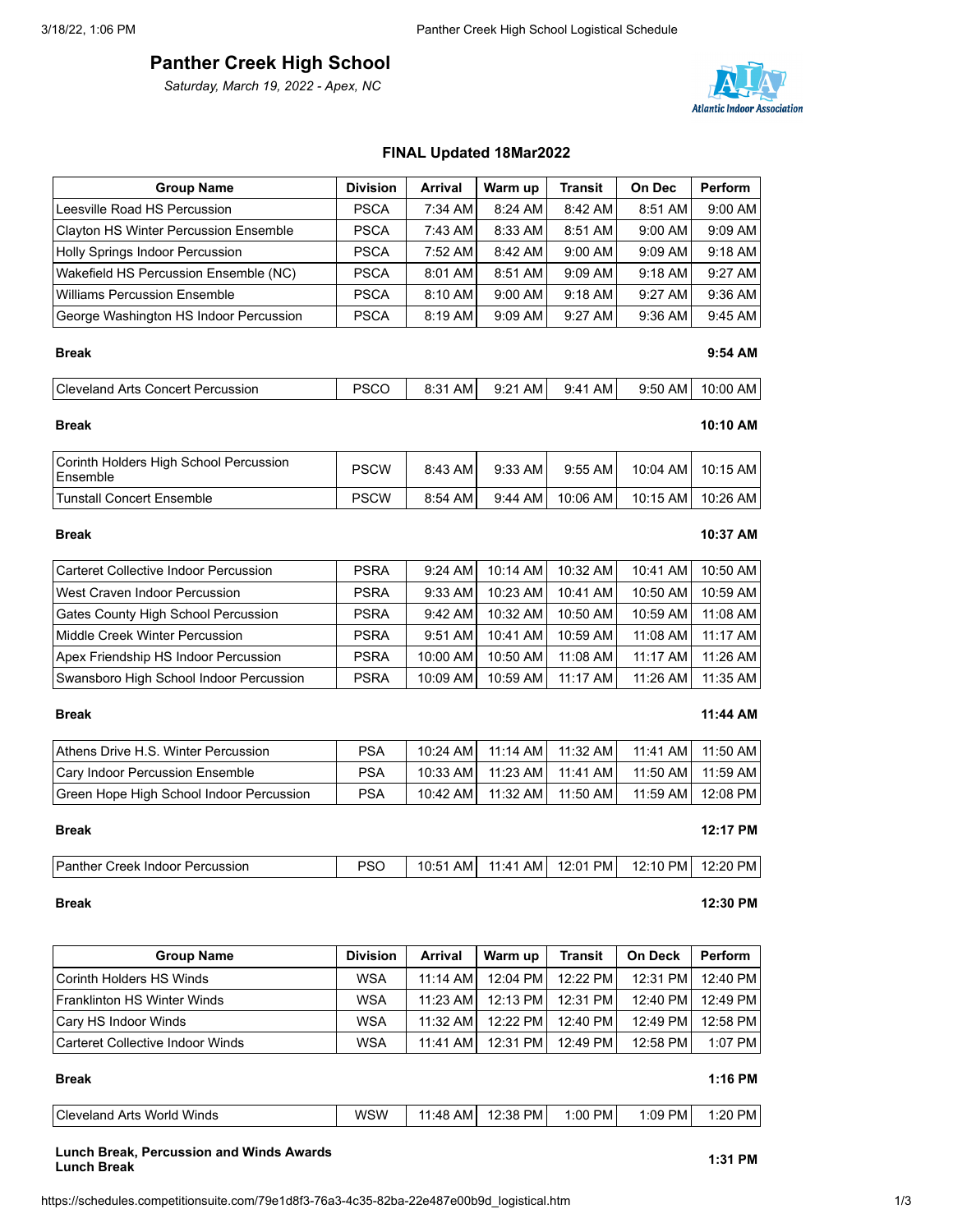| <b>Group Name</b>                                | <b>Division</b> | <b>Arrival</b> | <b>Body</b><br>Warm Up | <b>Transit</b> | <b>Equipment</b><br>Warm Up | Transit   | <b>On Deck</b> | Perform |
|--------------------------------------------------|-----------------|----------------|------------------------|----------------|-----------------------------|-----------|----------------|---------|
| All Saints Christian Academy Elementary<br>Guard | CGES            | $1:19$ PM      | $2:09$ PM              | $2:16$ PM      | 2:21 PM                     | $2:28$ PM | $2:33$ PM      | 2:40 PM |
| Holly Springs Lil Hawks                          | CGES            | $1:26$ PM      | $2:16$ PM              | $2:23$ PM      | $2:28$ PM                   | $2:35$ PM | $2:40$ PM      | 2:47 PM |
| Apex Friendship Peak Performance Ensemble        | <b>CGMS</b>     | 1:33 PM        | $2:23$ PM              | 2:30 PM        | $2:35$ PM                   | 2:42 PM   | 2:47 PM        | 2:54 PM |
| Cleveland Arts Middle School Guard               | CGMS            | 1:40 PM        | 2:30 PM                | 2:37 PM        | $2:42$ PM                   | $2:49$ PM | $2:54$ PM      | 3:01 PM |
| Holly Springs Jr Hawks                           | CGMS            | 1:47 PM        | 2:37 PM                | $2:44$ PM      | $2:49$ PM                   | 2:56 PM   | 3:01 PM        | 3:08 PM |

# **Break 3:15 PM**

| Green Hope High School JV Guard        | CGSRA2 | $1:59$ PM | $2:49$ PM | 2:56 PM   | 3:01 PM   | $3:08$ PM | 3:13 PM | 3:20 PM   |
|----------------------------------------|--------|-----------|-----------|-----------|-----------|-----------|---------|-----------|
| Millbrook High School Winterguard (NC) | CGSRA2 | $2:06$ PM | $2:56$ PM | 3:03 PM   | $3:08$ PM | 3:15 PM   | 3:20 PM | 3:27 PM   |
| West Craven High School Winter Guard   | CGSRA2 | $2:13$ PM | $3:03$ PM | $3:10$ PM | 3:15 PM   | 3:22 PM   | 3:27 PM | $3:34$ PM |

# **Break 3:41 PM**

| Ronald Reagan HS Winterguard                  | CGSRA1 | $2:24$ PM | $3:14$ PM | 3:21 PM | $3:26$ PM | 3:33 PM   | $3:38$ PM | 3:45 PM |
|-----------------------------------------------|--------|-----------|-----------|---------|-----------|-----------|-----------|---------|
| Southern Nash Winter Guard                    | CGSRA1 | 2:31 PM   | 3:21 PM   | 3:28 PM | 3:33 PM   | 3:40 PM   | 3:45 PM   | 3:52 PM |
| Topsail High School Winter Guard              | CGSRA1 | 2:38 PM   | 3:28 PM   | 3:35 PM | 3:40 PM   | 3:47 PM   | $3:52$ PM | 3:59 PM |
| Apex Friendship Blue                          | CGSRA1 | 2:45 PM   | $3:35$ PM | 3:42 PM | 3:47 PM   | 3:54 PM   | 3:59 PM   | 4:06 PM |
| <b>Holly Springs Purple</b>                   | CGSRA1 | 2:52 PM   | 3:42 PM   | 3:49 PM | $3:54$ PM | 4:01 PM   | $4:06$ PM | 4:13 PM |
| Rolesville High School Winter Guard           | CGSRA1 | 2:59 PM   | $3:49$ PM | 3:56 PM | 4:01 PM   | $4:08$ PM | 4:13 PM   | 4:20 PM |
| New Bern HS WG                                | CGSRA1 | 3:06 PM   | 3:56 PM   | 4:03 PM | 4:08 PM   | 4:15 PM   | 4:20 PM   | 4:27 PM |
| Gates County Varsity Winter Guard             | CGSRA1 | 3:13 PM   | 4:03 PM   | 4:10 PM | 4:15 PM   | 4:22 PM   | 4:27 PM   | 4:34 PM |
| Magna Vista HS Winterguard                    | CGSRA1 | 3:20 PM   | $4:10$ PM | 4:17 PM | 4:22 PM   | 4:29 PM   | 4:34 PM   | 4:41 PM |
| Sanderson HS Combined Schools Winter<br>Guard | CGSRA1 | $3:27$ PM | 4:17 PM   | 4:24 PM | $4:29$ PM | $4:36$ PM | 4:41 PM   | 4:48 PM |

| $\sim$<br>Campbell University                | CGIRA | <b>PM</b><br>3:44 | 4:34 PM | <b>PM</b><br>4:41 | PM.<br>4:46 | <b>PM</b><br>4:53 | 4:58 PM    | 5:05 PM   |
|----------------------------------------------|-------|-------------------|---------|-------------------|-------------|-------------------|------------|-----------|
| $\sim$<br><b>Cumberland</b><br>I Independent | CGIRA | 2.51<br>PM<br>ບ.ບ | 4:41 PM | 4:48 PM           | PM.<br>4:53 | 5:00 PM           | 5:05<br>PM | $5:12$ PM |

# **Regional Awards and Dinner Break 5:19 PM**

| Athens Drive HS Winterguard               | CGSA3 | 5:01 PM   | $5:51$ PM | 5:59 PM | 6:04 PM | 6:12 PM | 6:17 PM   | $6:25$ PM |
|-------------------------------------------|-------|-----------|-----------|---------|---------|---------|-----------|-----------|
| Franklin County High School Winterguard   | CGSA3 | 5:09 PM   | $5:59$ PM | 6:07 PM | 6:12 PM | 6:20 PM | 6:25 PM   | 6:33 PM   |
| <b>Franklinton HS Varsity Winterquard</b> | CGSA3 | 5:17 PM   | 6:07 PM   | 6:15 PM | 6:20 PM | 6:28 PM | 6:33 PM   | 6:41 PM   |
| <b>Enloe HS Winterguard</b>               | CGSA3 | $5:25$ PM | 6:15 PM   | 6:23 PM | 6:28 PM | 6:36 PM | 6:41 PM   | 6:49 PM   |
| Swansboro High School Winterguard         | CGSA3 | 5:33 PM   | $6:23$ PM | 6:31 PM | 6:36 PM | 6:44 PM | 6:49 PM   | 6:57 PM   |
| Cape Fear High School Winterguard         | CGSA3 | 5:41 PM   | 6:31 PM   | 6:39 PM | 6:44 PM | 6:52 PM | 6:57 PM   | 7:05 PM   |
| Cleveland Arts A Guard                    | CGSA3 | 5:49 PM   | 6:39 PM   | 6:47 PM | 6:52 PM | 7:00 PM | $7:05$ PM | $7:13$ PM |

## **Break 7:21 PM**

| <b>Clayton HS Winteguard</b>       | CGSA2 | $6:06$ PM | 6:56 PM   | 7:04 PM | 7:09 PM | 7:17 PM   | 7:22 PMI | 7:30 PM |
|------------------------------------|-------|-----------|-----------|---------|---------|-----------|----------|---------|
| Panther Creek Varsity Winter Guard | CGSA2 | $6:14$ PM | $7:04$ PM | 7:12 PM | 7:17 PM | $7:25$ PM | 7:30 PM  | 7:38 PM |
| Apex Friendship Red                | CGSA2 | $6:22$ PM | $7:12$ PM | 7:20 PM | 7:25 PM | $7:33$ PM | 7:38 PM  | 7:46 PM |
| Havelock HS "Panache"              | CGSA2 | 6:30 PM   | $7:20$ PM | 7:28 PM | 7:33 PM | 7:41 PM   | 7:46 PM  | 7:54 PM |
| Carteret Collective Winter Guard   | CGSA2 | $6:38$ PM | $7:28$ PM | 7:36 PM | 7:41 PM | 7:49 PM   | 7:54 PM  | 8:02 PM |

## **Break 8:10 PM**

| Corinth Holders High School Varsity Winter<br>Guard | CGSA1 | 6:51 PM | 7:41 PM | 7:49 PM | 7:54 PM | 8:02 PM | 8:07 PM | 8:15 PM |
|-----------------------------------------------------|-------|---------|---------|---------|---------|---------|---------|---------|
|                                                     |       |         |         |         |         |         |         |         |

# **Break 4:55 PM**